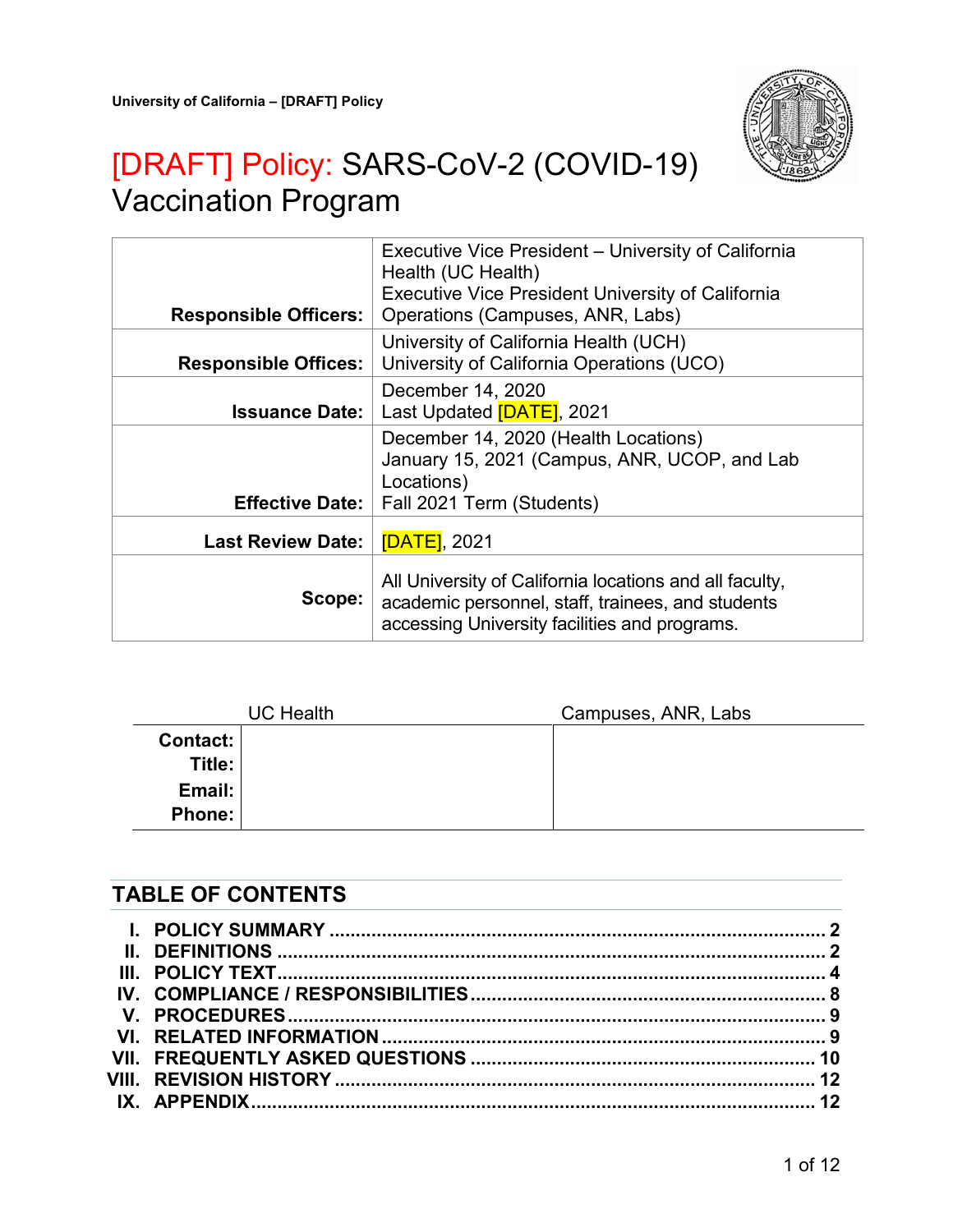## <span id="page-1-0"></span>**I. POLICY SUMMARY**

The purpose of this policy is to protect the health and safety of the University community, including its patients and the faculty, academic appointees, staff, Trainees, Students, and others who work, live, or learn in any of the University's locations. The University strongly recommends that all members of the community obtain the COVID-19 vaccine as soon as they are eligible. This policy requires all University of California Personnel, Trainees, and Students accessing University Facilities and Programs in person to receive the COVID-19 vaccine, subject to limited exceptions and exemptions, beginning before the start of the Fall 2021 term. Enforcement of the mandate will be delayed until full FDA licensure (approval) and widespread availability of at least one vaccine. Those who do not receive a vaccination on campus or provide proof of vaccination by another provider may be subject to additional safety measures.

### <span id="page-1-1"></span>**II. DEFINITIONS**

**COVID-19 Vaccination Program:** A vaccination program intended to reduce the incidence of SARS-CoV-2 infection and resultant COVID-19 disease in the University community.

**Exception:** An Exception to the COVID-19 vaccine mandate based on a person's sincerely held religious belief, practice, or observance, which includes any traditionally recognized religion as well as beliefs, observances, or practices, which an individual sincerely holds and which occupy in their life a place of importance parallel to that of traditionally recognized religions. Requests for Exceptions must be submitted to authorized campus representatives, who vary by campus and requestor group. **[LINK TO LIST** A person who is granted an Exception may be required to adhere to compensating or mitigating controls including additional Non-Pharmaceutical Interventions for the health and safety of the campus community.

**Healthcare Location:** A collection of buildings and Personnel that service an academic health system including hospitals, ambulatory surgery centers, outpatient centers, clinics, or other locations where preventive, diagnostic, therapeutic, or other interventional physical or behavioral healthcare services are provided to UC Health patients, employees, or research participants and any associated educational, research, or administrative facilities and offices. A Healthcare Location does not include student health and counseling centers and refers only to that part of a campus that meets this definition.

**Initial Allocation:** The period immediately following [Emergency Use Authorization](https://www.fda.gov/regulatory-information/search-fda-guidance-documents/emergency-use-authorization-vaccines-prevent-covid-19) or [Licensing](https://www.fda.gov/regulatory-information/search-fda-guidance-documents/development-and-licensure-vaccines-prevent-covid-19) of COVID-19 vaccine, and extending until the time when there are sufficient supplies of EUA-authorized or Approved COVID-19 vaccine to vaccinate all Personnel, Trainees, and Students who wish to be vaccinated.

**Licensing:** The process used by the U.S. Food and Drug Administration to approve commercial distribution of a biological drug like a vaccine.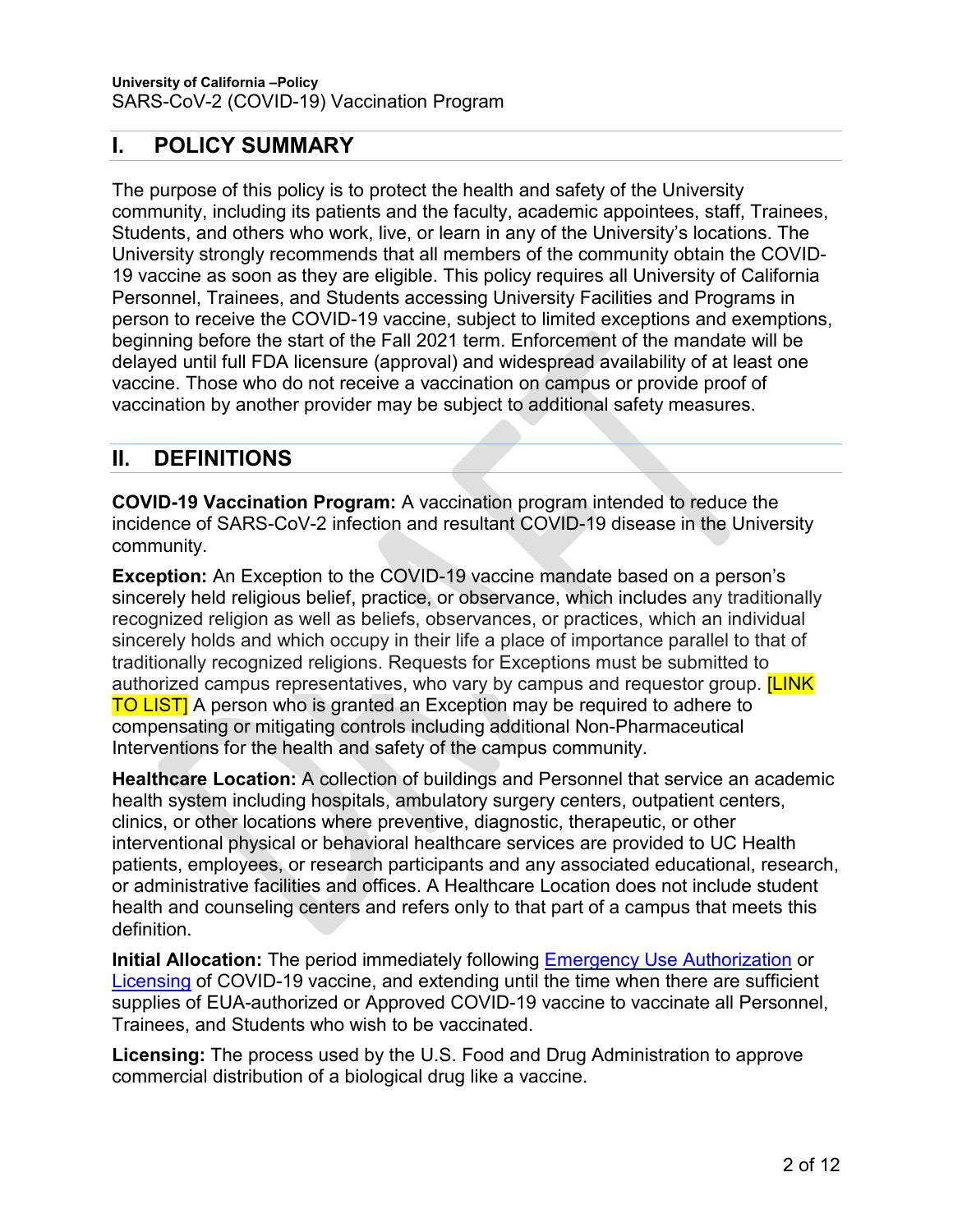**Location (or University Facility):** Any United States campus, medical center, or facility operated by the University in connection with its research, teaching, public service, or clinical care missions or programs. A Location does not include a property owned by the University but leased to a third party unless (and only to the extent) a University Program occurs at that site.

**Location Vaccine Authority (LVA):** The office or person responsible for implementing the COVID-19 Vaccination Program for a Location, typically the Chief Medical Officer at a Medical Center or an Occupational Health or Student Health office at an academic campus. The LVA is a health care provider and its records are considered confidential health records for purposes of the University's privacy policies.

**Medical Exemption:** An excuse from receiving COVID-19 vaccine due to medical contraindications or precautions recognized by the U.S. Food & Drug Administration or Centers for Disease Control and Prevention; or disability. Requests for Medical Exemptions must be submitted to authorized University representatives, who vary by Location and requestor group. **[LINK TO LIST]** A person who is granted a Medical Exemption may be required to adhere to compensating controls including additional Non-Pharmaceutical Interventions for the health and safety of the University community.

**Non-Pharmaceutical Intervention (NPI):** An action, other than getting vaccinated or taking medicine, that members of the University community can take to help slow the spread of COVID-19 and other illnesses. These include, for example, staying home, especially when a person is sick or when a member of the person's family or household is sick; quarantining when a person has been exposed to someone else with the illness; avoiding large gatherings; physical/social distancing; wearing personal protective equipment or face coverings; frequent handwashing and cleaning; and asymptomatic (surveillance) and symptomatic testing.

**Participation:** Receipt of information about COVID-19 vaccine and: (i) receipt of a COVID-19 vaccine at a Location, (ii) obtaining an Approved or EUA-authorized vaccination at an alternative site (e.g., a primary care physician's office, a public health clinic, a local pharmacy, or a vaccine fair) and providing documentation of vaccine status to the University, or (iii) University approval of an Exception or Medical Exemption request, documented on an approved Declination Form. Participation compliance under this policy for those receiving vaccine may require repeat vaccinations or boosters on an annual or recurring basis consistent with FDA-approved labeling and CDC recommendations.

**Personnel:** University faculty, other academic appointees, and staff working, living, and/or learning on site, including but not limited to visiting, volunteer, without salary, and emeritus/a professors, visiting or volunteer academic appointees, and contract, recall, and emeritus/a employees.

**Students:** The term "student" has the same meaning as defined in PACAOS 14.40, currently: an individual for whom the University maintains student records and who: (i) is enrolled in or registered with an academic program of the University; (ii) has completed the immediately preceeding term, is not presently enrolled, and is eligible for reenrollment; or (iii) is on an approved educational leave or other approved leave status, or is on filing-fee status. The term includes some Trainees, as defined below. It also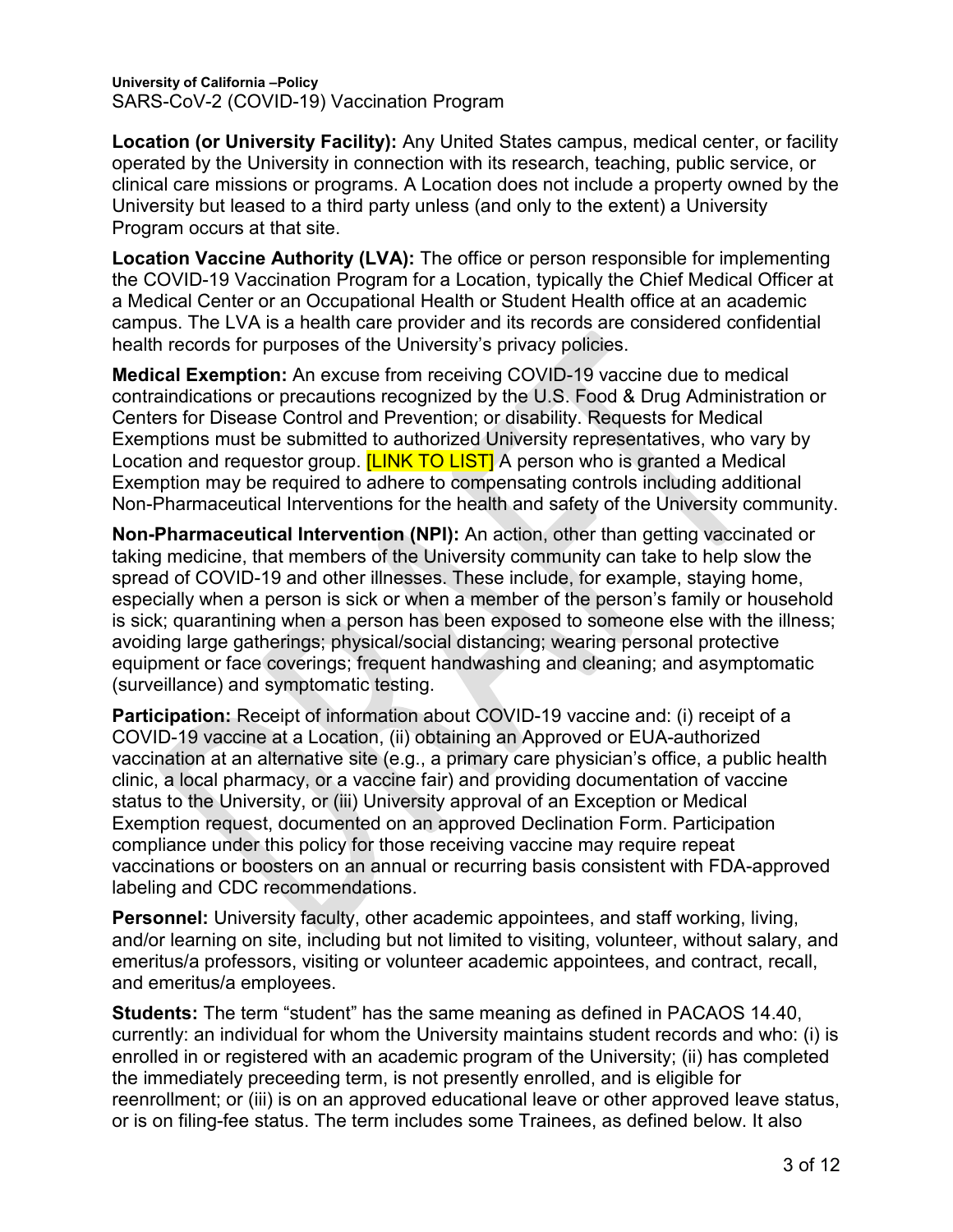includes visiting students. It excludes individuals who are not currently living, working, and/or learning at a Location or participating in-person in a University Program.

**Trainees:** Medical, nursing, and other health professional students and residents, including visiting students and students of externally sponsored educational programs participating in rotations at Healthcare Locations; and undergraduate and graduate students who are volunteering, learning, and/or working in Healthcare Locations, for example at COVID testing/laboratory sites.

**University:** The University of California.

**University Program:** A program or activity operated by the University to support the University's teaching or research mission and generally offered exclusively to University Personnel or Students. Examples of covered Programs that may not be conducted at a Location include the UC [Education Abroad Program](https://uceap.universityofcalifornia.edu/) and University-sponsored athletics programs.

**Vaccine Approval:** For purposes of this policy, a COVID-19 vaccine is considered "approved" after the following conditions are met: (i) the U.S. Food and Drug Administration has issued a [License](https://www.fda.gov/regulatory-information/search-fda-guidance-documents/development-and-licensure-vaccines-prevent-covid-19) for the vaccine; and (ii) the U.S. Centers for Disease Control and Prevention has recommended its administration. However, any vaccine administered under a [License](https://www.fda.gov/regulatory-information/search-fda-guidance-documents/development-and-licensure-vaccines-prevent-covid-19) or an [Emergency Use Authorization](https://www.fda.gov/regulatory-information/search-fda-guidance-documents/emergency-use-authorization-vaccines-prevent-covid-19) (EUA) meets the vaccination requirements of this policy.

**Vaccine Information Statement ("VIS"):** An information sheet produced by or including information derived from the Centers for Disease Control and Prevention, the California Department of Public Health, or UC Health or any of its components, explaining in plain language the benefits and risks of a vaccine to vaccine recipients. A VIS generally must be provided to an individual being vaccinated prior to each dose of the vaccine. For purposes of this policy, a VIS may also include U.S. Food and Drug Administration fact sheets for vaccine recipients and caregivers.

**Working, Living, and/or Learning on Site**: Accessing a University Facility or Program for any work-, research-, or education/training-related purpose (as distinguished from accessing a Healthcare Location to obtain healthcare services as a patient), including living in housing furnished by the University, or using University amenities such as libraries, workout facilities or dining halls. Access is not defined by reference to any particular frequency (e.g., daily, weekly, monthly, *ad hoc*).

## <span id="page-3-0"></span>**III. POLICY TEXT**

This policy supplements, and does not replace, existing policies requiring University Personnel, Trainees, Students, patients, and visitors to observe Non-Pharmaceutical Interventions including appropriate use of either personal protective equipment (where required) or face coverings, social and physical distancing, frequent hand-washing and cleaning, and regular surveillance testing.

A. COVID-19 Vaccination Program. All Personnel, Trainees, and Students accessing any University Facility or Program in person in connection with their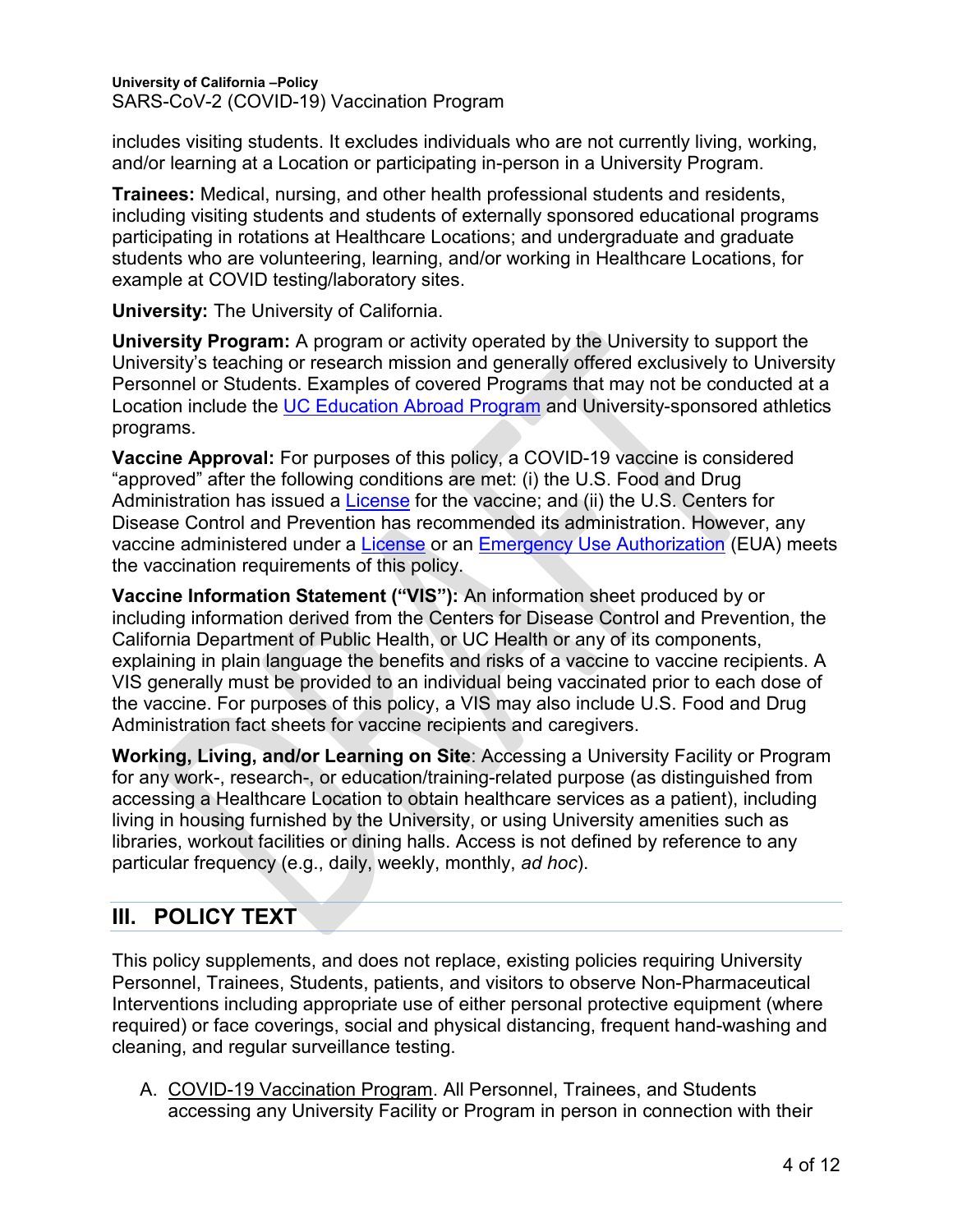employment, appointment, or educational program must participate in the COVID-19 Vaccination Program by receiving information about the vaccine; and, no later than the start of the Fall 2021 term, either (i) receiving vaccination; or (ii) receiving an approved Exception or Medical Exemption and submitting a Declination Form, as further described below. Until the time at least one vaccine is fully Licensed and available to anyone who wishes to be vaccinated, participation may be delayed for some or all Personnel, Trainees, and Students consistent with the procedures described under COMPLIANCE/RESPONSIBILITIES below.

- <span id="page-4-0"></span>1. Information. All Personnel, Trainees, and Students shall receive information at the time of hire or the beginning of their educational program, at the time of each required vaccination activity, as part of ongoing training and education, or any combination thereof concerning:
	- a. The potential benefits of COVID-19 vaccination;
	- b. The potential health consequences of COVID-19 illness for themselves, family members and other contacts, coworkers, patients, and the community;
	- c. Occupational exposure to SARS-CoV-2;
	- d. The epidemiology and modes of transmission, diagnosis, and nonvaccine infection control strategies (such as the use of appropriate precautions, personal protective equipment or face coverings, and respiratory hygiene/cough etiquette), in accordance with their level of responsibility in preventing COVID-19 infections;
	- e. The safety profile and potential risks of any COVID-19 vaccine; and
	- f. Requirements for Participation in the COVID-19 Vaccination Program and consequences of failing to participate.

The information may be conveyed through any combination of written information statements (e.g., a VIS), verbal communications, or online or in-person training programs, consistent with applicable law and Location policies and practices.

Personnel, Trainees, and Students with disabilities who require accommodations to access or complete any informational or educational materials or programs should contact their local employee or student disability management services office.

2. Receipt of Vaccine. Personnel, Trainees, and Students may: (i) receive vaccination on site at any Location that offers COVID-19 vaccine; or (ii) provide written documentation to the Location Vaccine Authority or designee of vaccination through an alternative clinical site (e.g., at a private health care provider's office, pharmacy, public health clinic, or mass vaccination site).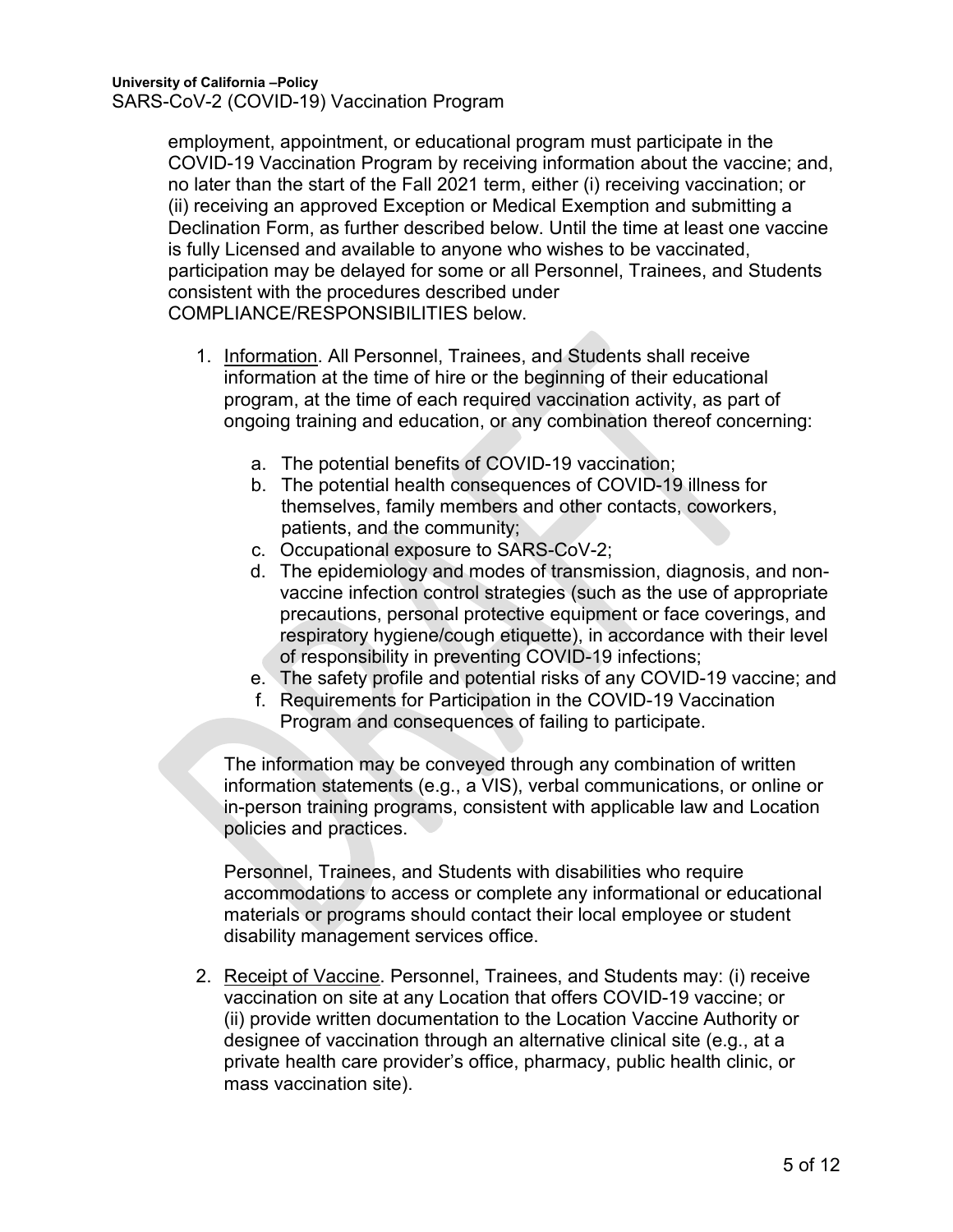- 3. Vaccine Declination. Personnel, Trainees, and Students who receive an approved Exception or Medical Exemption may decline the COVID-19 vaccine by completing a Vaccine Declination Form and submitting it to the Location Vaccine Authority by the date established by the LVA, as provided under Compliance/Responsibilities below. A sample Vaccine Declination Form that may be utilized by any Location for this purpose is attached. The following procedures apply to vaccine declinations:
	- a. Individuals who are not vaccinated and do not have an approved Exception or Medical Exemption documented on a Declination Form will not be cleared to access University Facilities or Programs in person.
	- b. Any Personnel, Trainees, or Students who are not vaccinated may be required to participate in or implement additional NPIs as directed by the LVA or designee to mitigate risk to patients, Personnel, Trainees, Students, and others whenever they access University Facilities or Programs in person. These may include more frequent and regular asymptomatic testing.
	- c. Any Personnel, Trainees, or Students with an approved Exception or Medical Exemption may nevertheles decide to become vaccinated. In this case, they are encouraged to discuss their plans with occupational health, their primary care physicians, or local pharmacies, and may receive the vaccine through any of these and provide documentation of the administration to the LVA or designee.
- 4. Initial Allocation. During the period of Initial Allocation, Locations are encouraged but not required to mandate full program Participation (see Section IV[.C](#page-7-1) below); however, Locations are expected to comply with applicable legal and policy requirements for providing information to individuals voluntarily receiving vaccine such as the information described in Section III[.A.1](#page-4-0) above.
- B. Superseding Public Health Directives. In the event a federal, state, or local public health agency with jurisdiction imposes a mandate restricting or eliminating Participation options, the applicable public health mandate will be implemented at the affected Location(s). Inconsistent directives issued by agencies with overlapping jurisdiction should be discussed with a Location's Office of Legal Affairs.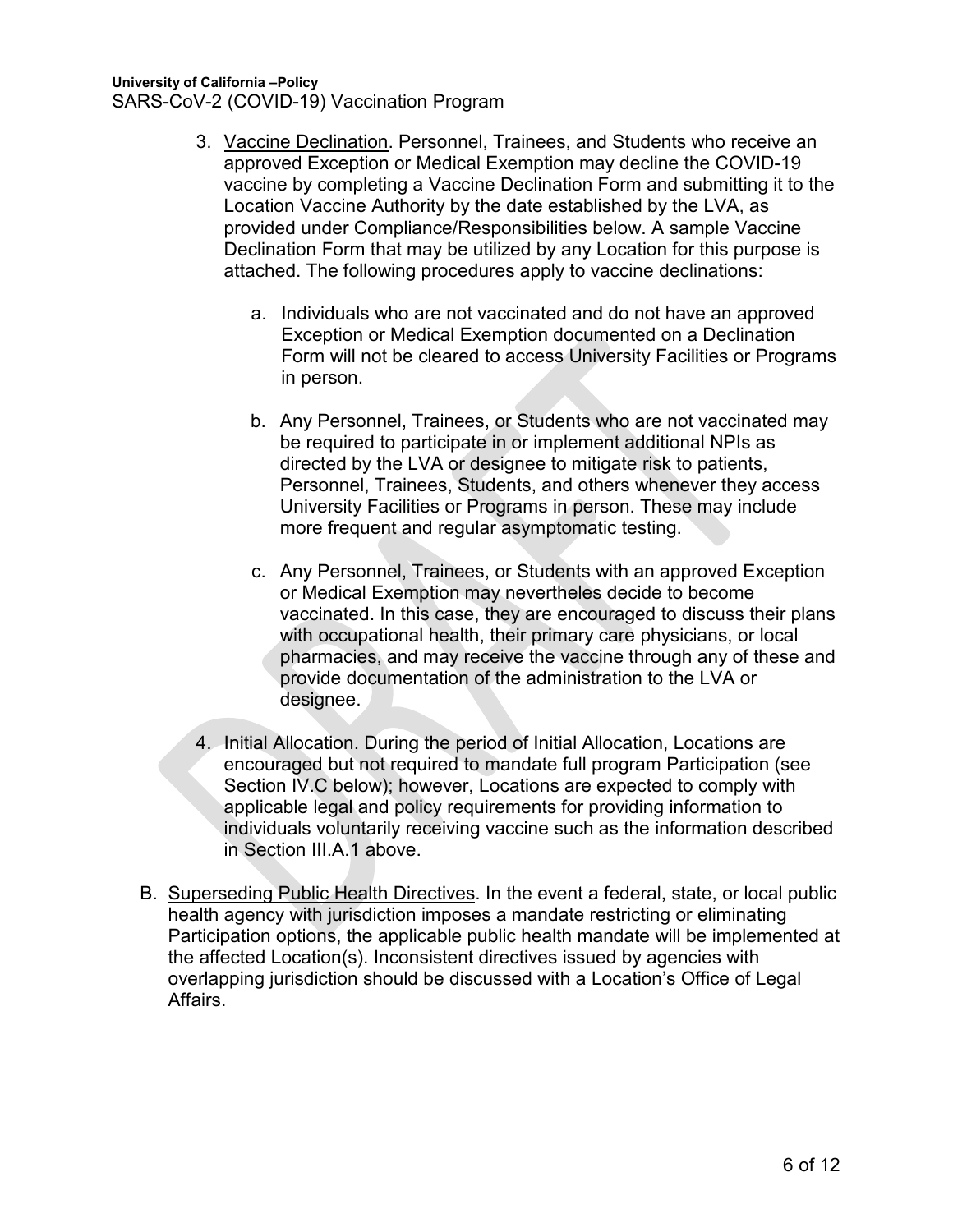#### C. Tracking and Reporting

- 1. The following information must be recorded and tracked by the Location Vaccine Authority or designee in the applicable confidential health record, consistent with University privacy and security policies including [BFB-IS-3](https://policy.ucop.edu/doc/7000543/BFB-IS-3) (Electronic Information Security Policy): date of administration, vaccine type and manufacturer, and site of administration (e.g., University, Pharmacy, PCP, Mass Vaccination Site). Additional information must be recorded when vaccines are administered by the Location (e.g., vaccine lot number, expiration date, name/title of the person administering vaccine, address of the facility where the record of administration will reside, and version of VIS provided).
- 2. Any adverse events associated with COVID-19 vaccine administered at a Location and reported to the University must be tracked and logged by the LVA or designee and reported to federal and state public health officials using the [Vaccine Adverse Event Reporting System \(VAERS\).](https://vaers.hhs.gov/)

#### D. Registry and Program Evaluation

- 1. Appropriate information about all vaccinations administered by the University shall be submitted to the [California Immunization Registry](http://cairweb.org/) (CAIR) or such other registries as may be required by applicable public health agencies or University policy. While vaccine recipients ordinarily are permitted to opt out from registry reporting in California, the California Department of Public Health [has mandated](http://cairweb.org/covid/) that all participating vaccinators report each dose of COVID-19 vaccine administered. Accordingly, the typical opt-out option does not apply.
- 2. Individual Healthcare Locations shall, and other Locations may, evaluate Initial Allocation and, thereafter, program Participation, on an annual and ongoing basis, including evaluation of equity and disparities in Initial Allocation and program implementation; as well as reasons identified for non-participation or untimely participation, the number and characteristics of Personnel, Trainees, and Students not vaccinated, and the reasons given (if any) for declination.

#### E. Program Implementation and Enforcement

1. Program Participation is mandatory. Individuals eligible for an Exception or Medical Exemption may, after receiving appropriate information about the vaccine, consent to vaccination or submit a completed Declination Form to the Location Vaccine Authority. Declination may require additional compensating controls including additional Non-Pharmaceutical Interventions for the health and safety of the University community, as determined by the Location Vaccine Authority or designee.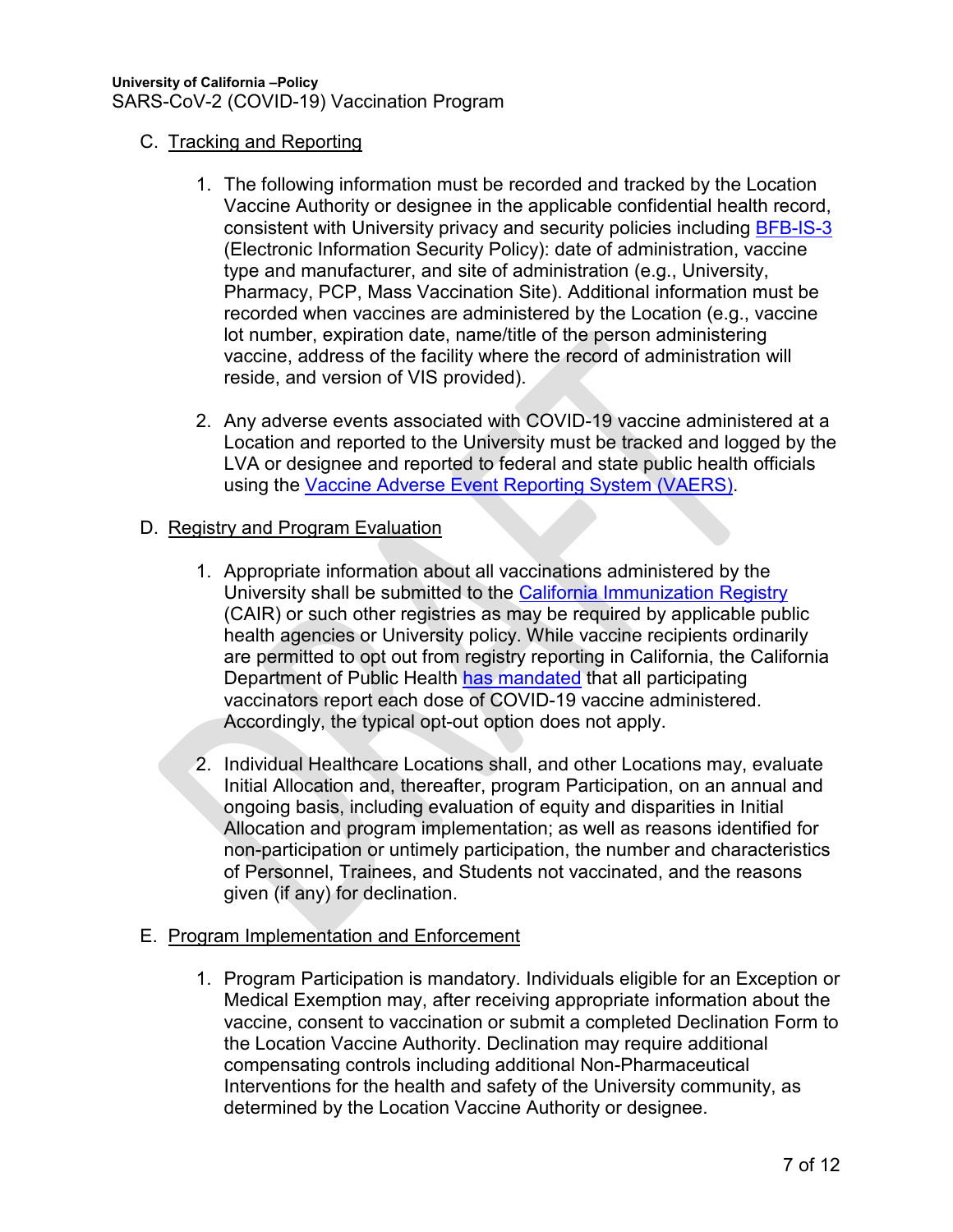- 2. Program implementation with respect to Students will be handled consistent with the procedural provisions of the [Student Immunization](https://policy.ucop.edu/doc/5000649/UC-ImmunizationPolicy)  **Policy**
- 3. Any Personnel, Trainees, or Students subject to this policy who fail to participate in the COVID-19 Vaccination Program as described in section E.1 above by the locally established deadline (i.e., by receiving the vaccine or receiving an Exception or Medical Exemption and submitting a written Declination Form) may be prohibited from in-person access to University Facilities or Programs, including University housing.

## <span id="page-7-0"></span>**IV. COMPLIANCE / RESPONSIBILITIES**

- A. CDC and FDA generally translate VIS into many languages commonly spoken in California and elsewhere in the United States and post these online. The relevant VIS should be provided to a person receiving vaccine in a language that they understand. In the event relevant VIS translations are unavailable, they should be accompanied when distributed with a document with taglines such as those [approved by the U.S. Department of Health & Human Services](https://www.hhs.gov/civil-rights/for-individuals/section-1557/translated-resources/index.html) to facilitate language access by all affected Personnel, Trainees, and Students. Interpreters should also be made available in person, by video, or by phone during vaccine clinics.
- <span id="page-7-1"></span>B. Each Location is responsible for: (i) assuring any necessary updates are made to its local Infectious Diseases/Infection Prevention and Control Programs; (ii) establishing deadlines for COVID-19 Vaccination Program Participation on an annual or ongoing basis, in consultation with epidemiology and infection prevention experts and occupational health representatives as applicable and consistent with any supply limitations; and (iii) assuring implementation of the COVID-19 Vaccination Program at all sites.
	- 1. Each Location, in consultation with the Location Vaccine Authority and others, as appropriate, shall develop and publicly post its plans for Initial Allocation of vaccine and any subsequent periods of shortage, consistent with guidelines and directives published by federal, state, and local authorities, including the ethical principles articulated by the U.S. Advisory Committee on Immunization Practices: (1) maximize benefits and minimize harms; (2) promote justice; (3) mitigate health inequities; and (4) promote transparency.
	- 2. Implementation includes informing Personnel, Trainees, and Students of the requirement and deadline for program Participation, dates and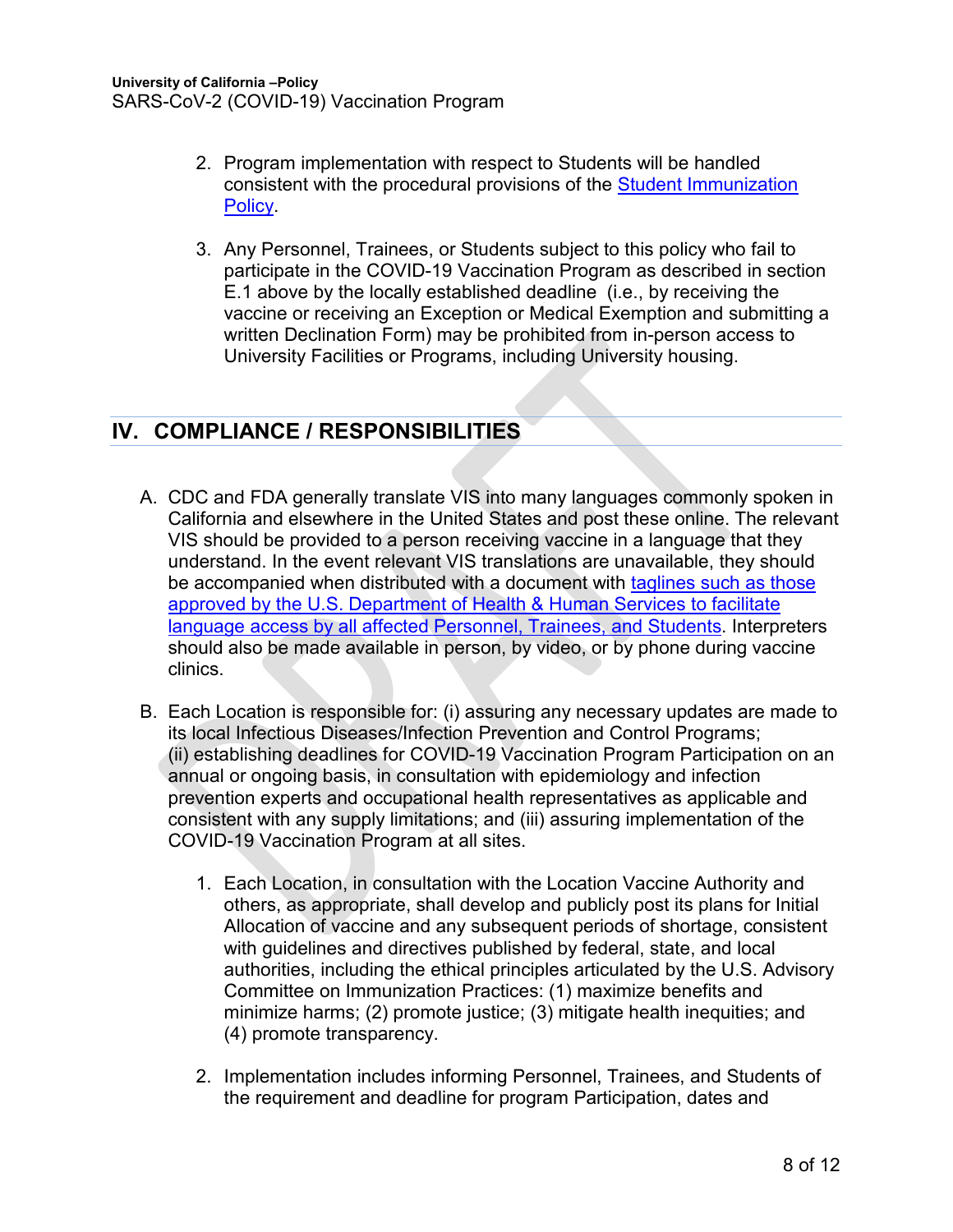Locations for on-site administration, and that vaccines will be provided at no cost to recipients.

- 3. Each Location should implement strategies for vaccine access, including efforts to ensure vaccination availability during all work shifts and to address vaccine hesitancy, particularly among groups at most significant risk for contracting COVID-19 and suffering severe illness.
- 4. Timing for implementation will depend on timing of Vaccine Approval, recommendations of federal and state public health authorities, and the availability of vaccine from suppliers. As a general matter, the vaccine mandate (subject only to University-approved Exceptions and Medical Exemptions described above), will be effective on the later of: (i) the beginning of the Fall Term; or (ii) when at least one COVID-19 vaccine is fully [Licensed](https://www.fda.gov/regulatory-information/search-fda-guidance-documents/development-and-licensure-vaccines-prevent-covid-19) by FDA and available to anyone who wants it. Students are strongly encouraged to get their vaccines before coming to campus.
- C. Chancellors and leaders at non-campus locations are responsible for implementing this policy. Deans, Department Chairs, unit heads, managers, supervisors, student affairs leaders, and others with responsibility for personnel management will support program implementation and enforcement. Consultation with Academic Senate leaders, especially on the campus, is encouraged with respect to implementation procedures for academic appointees.

## <span id="page-8-0"></span>**V. PROCEDURES**

Each Location may establish local procedures to facilitate implementation of this policy.

## <span id="page-8-1"></span>**VI. RELATED INFORMATION**

- [Advisory Committee on Immunization Practices](https://www.cdc.gov/vaccines/acip/index.html) *[Ethical Principles for Allocating](https://www.cdc.gov/mmwr/volumes/69/wr/mm6947e3.htm)  [Initial Supplies of COVID-19 Vaccine –](https://www.cdc.gov/mmwr/volumes/69/wr/mm6947e3.htm) United States, 2020 (MMWR Nov. 23, [2020\)](https://www.cdc.gov/mmwr/volumes/69/wr/mm6947e3.htm)* and *[Meeting Information](https://www.cdc.gov/vaccines/acip/meetings/index.html) (November 23 and December 1, 2020)*
- [UC Health Coordinating Committee –](https://ucop.edu/uc-health/reports-resources/uch-coordinating-committee-guidance/index.html) Bioethics Working Group Vaccine [Allocation Recommendations](https://ucop.edu/uc-health/reports-resources/uch-coordinating-committee-guidance/index.html)
- [Cal. Health & Safety Code Division 2, Chapter 2, Article 3.5](http://leginfo.legislature.ca.gov/faces/codes_displayText.xhtml?division=2.&chapter=2.&lawCode=HSC&article=3.5.)
- California Department of Public Health, [Licensees Authorized to Administer](https://www.cdph.ca.gov/Programs/CID/DCDC/Pages/Immunization/Authorized-Licensees.aspx)  [Vaccine in California](https://www.cdph.ca.gov/Programs/CID/DCDC/Pages/Immunization/Authorized-Licensees.aspx)
- Centers for Disease Control and Prevention, COVID-19 Vaccine Training: [General Overview of Immunization Best Practices for Healthcare Providers](https://www2.cdc.gov/vaccines/ed/covid19/SHVA/index.asp)
- [FDA COVID-19 Vaccine Information](https://www.fda.gov/emergency-preparedness-and-response/coronavirus-disease-2019-covid-19/covid-19-vaccines#news)
- [FDA Janssen COVID-19 Vaccine](https://www.fda.gov/emergency-preparedness-and-response/coronavirus-disease-2019-covid-19/janssen-covid-19-vaccine) (includes fact sheet and translations)
- [FDA Pfizer-BioNTech COVID-19 Vaccine](https://www.fda.gov/emergency-preparedness-and-response/coronavirus-disease-2019-covid-19/pfizer-biontech-covid-19-vaccine#additional) (includes fact sheet and translations)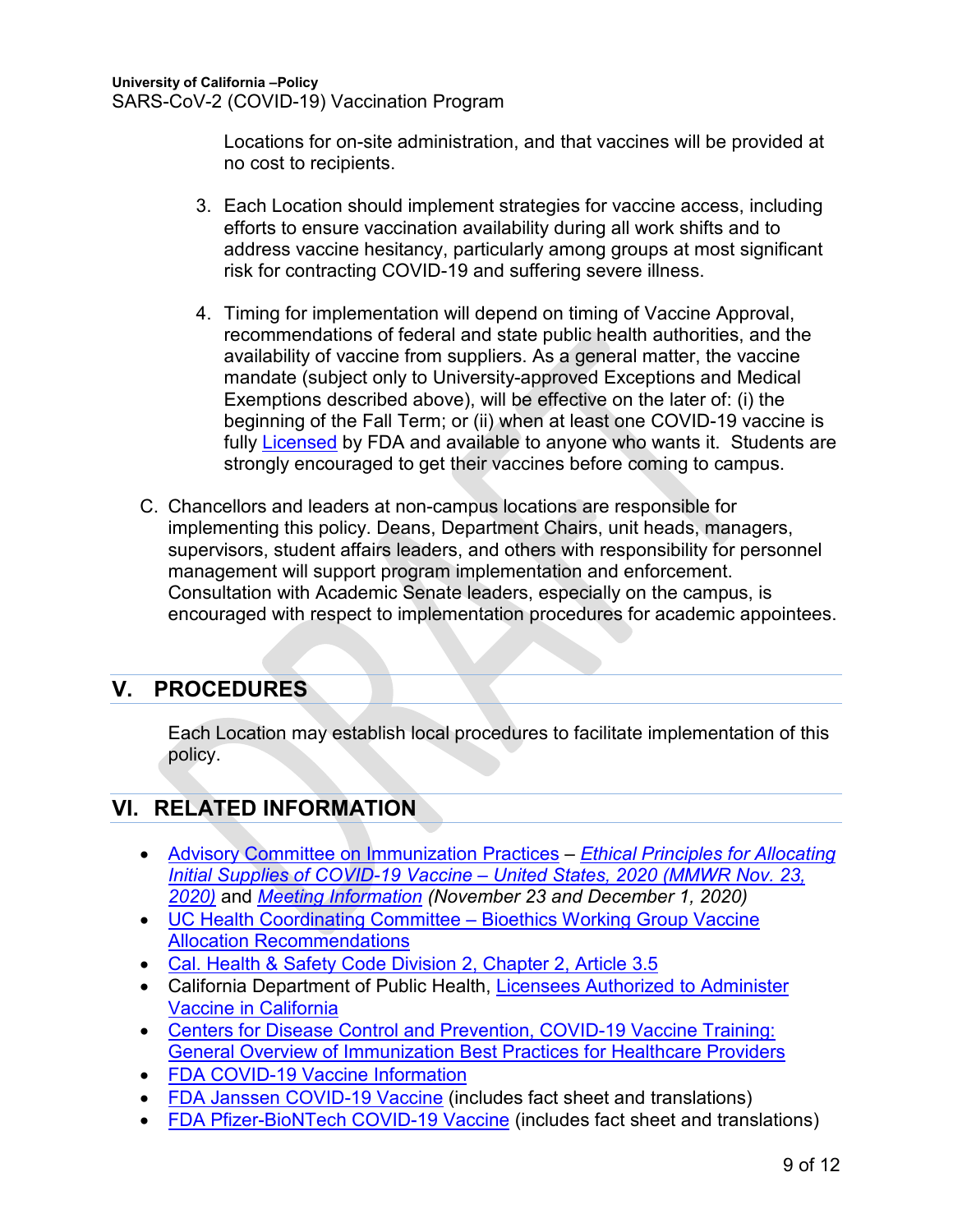- [FDA Moderna COVID-19 Vaccine](https://www.fda.gov/emergency-preparedness-and-response/coronavirus-disease-2019-covid-19/moderna-covid-19-vaccine#additional) (includes fact sheet and translations)
- [CDC COVID-19 Vaccination](https://www.cdc.gov/vaccines/covid-19/index.html)
- [CDC COVID Vaccination Program Planning Guidance](https://www.cdc.gov/vaccines/covid-19/covid19-vaccination-guidance.html)
- [CDC Vaccine Recommendation Process](https://www.cdc.gov/coronavirus/2019-ncov/vaccines/recommendations-process.html)
- [American Medical Association, Opinion 8.7, Routine Universal Immunization of](https://www.ama-assn.org/delivering-care/ethics/routine-universal-immunization-physicians)  [Physicians](https://www.ama-assn.org/delivering-care/ethics/routine-universal-immunization-physicians) and KB O'Reilly, *[Are Physicians Obligated to Get Vaccinated Against](https://www.ama-assn.org/delivering-care/public-health/are-physicians-obliged-get-vaccinated-against-covid-19)  [COVID-19?](https://www.ama-assn.org/delivering-care/public-health/are-physicians-obliged-get-vaccinated-against-covid-19)* (November 16, 2020)
- [Infectious Disease Society of America –](https://www.idsociety.org/covid-19-real-time-learning-network/vaccines/vaccines/) COVID-19 Vaccine Information
- [Congregation for the Doctrine of the Faith, Note on the Morality of Using Some](https://www.vatican.va/roman_curia/congregations/cfaith/documents/rc_con_cfaith_doc_20201221_nota-vaccini-anticovid_en.html)  [Anti-COVID-19 Vaccines](https://www.vatican.va/roman_curia/congregations/cfaith/documents/rc_con_cfaith_doc_20201221_nota-vaccini-anticovid_en.html) (December 21, 2020)

## <span id="page-9-0"></span>**VII. FREQUENTLY ASKED QUESTIONS**

- 1. *What is the relationship between this policy and the currently posted interim policy?* This policy, if approved, will become effective at the beginning of the Fall term and at that time will replace the posted interim policy.
- 2. *Am I required to be vaccinated to attend school?* Individuals, including Personnel and Students, must receive the COVID-19 vaccine in order to access University Facilities and Programs in person, unless they have been granted an Exception or Medical Exemption and submitted a Declination Form to the Location Vaccine Authority.
- 3. *How do I apply for an Exception or a Medical Exemption?* Procedures vary at each Location **[LINK TO LIST]**.
- 4. *How will I know if my co-workers or fellow Students are going unvaccinated?* The University will not disclose vaccine status of individual Personnel, Trainees, or Students to coworkers or fellow Students; however third parties and some Locations may distribute badge attachments, stickers, pins, or other indicators that vaccinated individuals may use to show that they have received the vaccine.
- 5. *I am immunocompromised and have been told that my vaccination may not fully protect me. How can I protect myself when the University is not requiring all Personnel, Trainees, and Students to be vaccinated?* Please contact your local disability services office to discuss your situation and reasonable accommodations.
- 6. *Will University of California Health specify which authorized or licensed vaccine is preferred?* The UC Infection Prevention Collaborative supports the principle that all EUA-authorized vaccines are safe and very effective in preventing symptomatic COVID-19 and in decreasing the odds of hospitalization and death. In order to reach herd immunity, the UC Infection Prevention Collaborative recommends that every effort be made to maximize vaccine uptake across the UC systems and more widely. This can be achieved by maximizing access,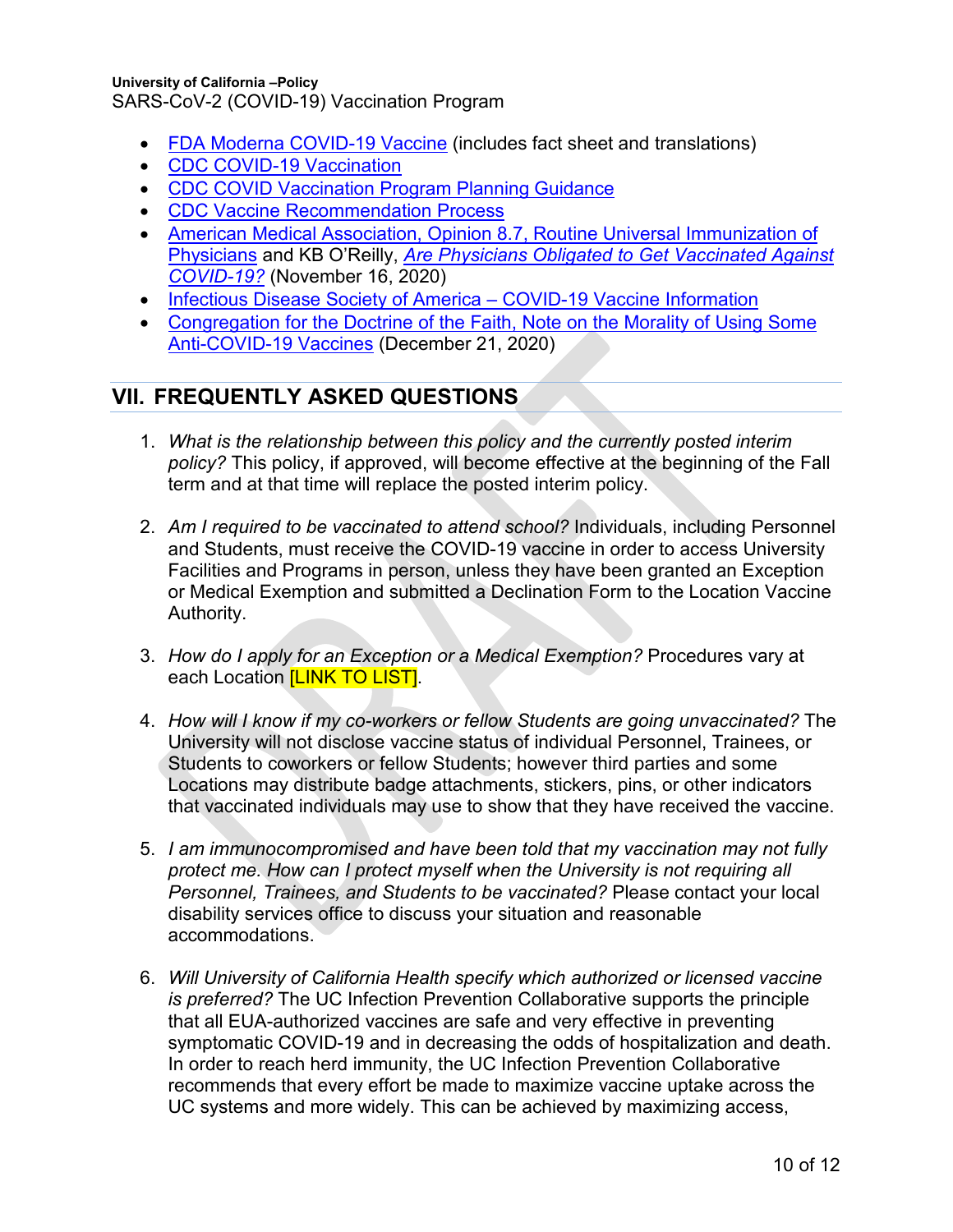minimizing barriers, and ensuring that our communities are vaccinated within the shortest timeframe. As stated by the CDC, the best vaccine is the one that you are eligible to receive and that you can get today.

- 7. *Will Locations provide paid time off for non-exempt employees for the time needed to get vaccinated?* Yes. Non-exempt employees and hourly academic appointees may take up to four hours of paid time to obtain each dose of the SARS-CoV-2 (COVID-19) vaccine. These employees and academic appointees must provide advance notice to their supervisor. If an employee or academic appointee needs more time for this purpose, the employee or academic appointee may request EPSL (Reason 3(d)) for the additional time.
- 8. *What if I experience flu-like symptoms as a result of the vaccine that mean I cannot work as scheduled, or attend classes?* Employees should contact their supervisors or local human resources offices for instruction but as a general matter, PTO, sick, or COVID leave may be used to take time off as needed to recover. Students should contact their faculty/instructors regarding minor illnesses or disability services to address any significant issues.
- 9. *If I receive an approved Exception or Medical Exemption and decline the vaccine, what "compensating controls" will apply to me?* Currently all employees, Trainees, and Students must comply with state and local health orders and with Location-specific policies regarding Non-Pharmaceutical Interventions including personal protective equipment or face coverings, social and physical distancing, frequent hand washing, regular cleaning and disinfection, and routine surveillance testing. Additional safety measures, such as quarantine upon initial arrival to campus and increased surveillance testing frequency, may be deemed necessary by local public health, environmental health and safety, occupational health, or infection prevention authorities, including the Location Vaccine Authority. In that case, aperson who has received an approved Exception or Medical Exemption and submitted a Declination Form to the LVA will be informed of any additional requirements.
- 10.*Does this policy apply to contractors? Volunteers?* Employees of contractors, independent contractors, and volunteers who work side-by-side with University Personnel or Trainees, or who have direct contact with patients or Students, will be asked to participate in the program.
- 11.*Who will pay for the vaccine?* Initial supplies have been paid for by the federal government. Vaccines administered by the University as part of the program (e.g., during vaccine clinics or at employee health or occupational health offices) are administered free of charge. In addition, all of the University's health plans cover CDC-recommended vaccines administered by an employee's primary care physician or at a local pharmacy.